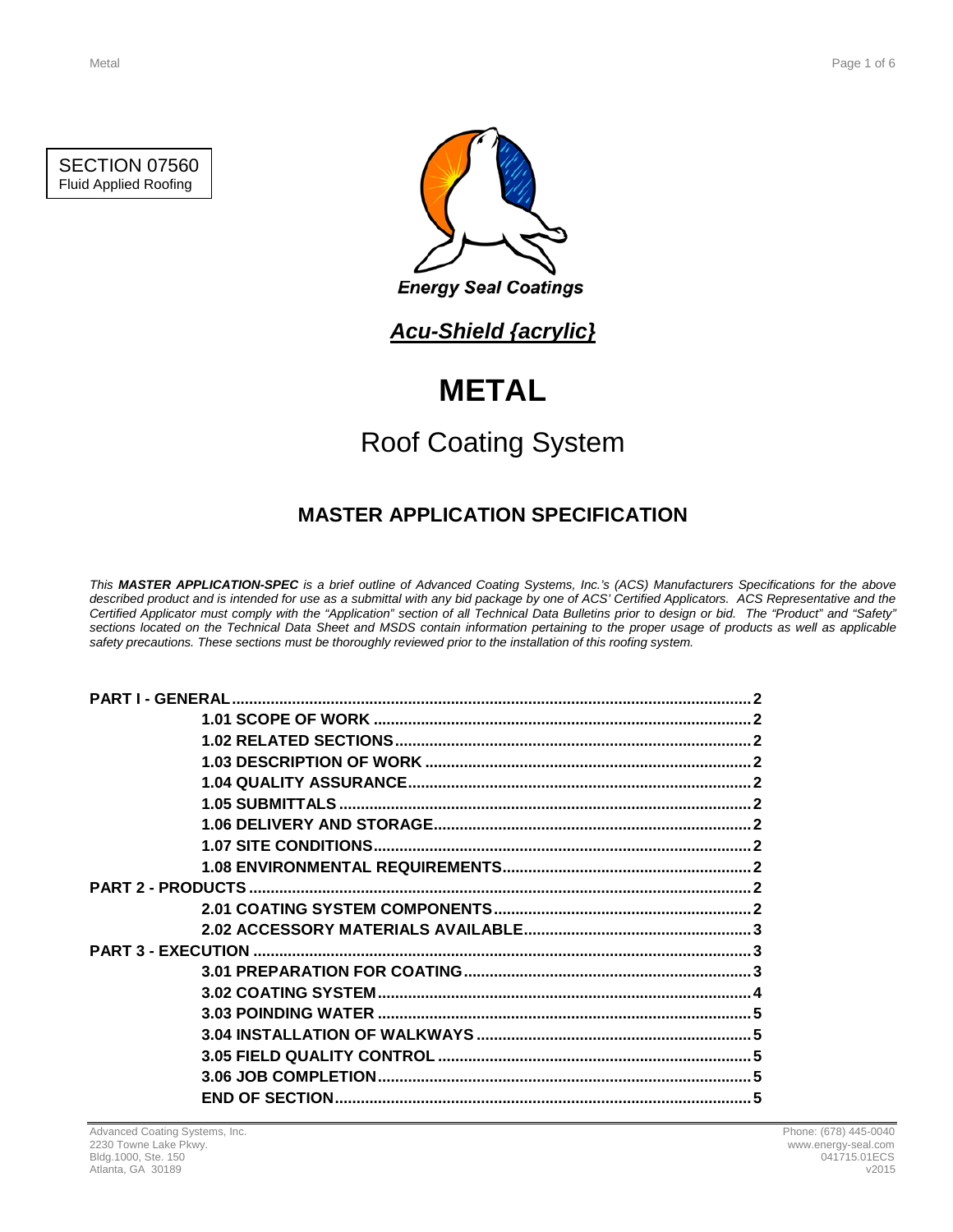#### **PART I - GENERAL**

#### **1.1 1.01 SCOPE OF WORK**

A. Furnish all labor, materials, tools and equipment necessary for the installation of Energy Seal Coatings<sup>®</sup> including accessory items subject to the general **1.07 SITE CONDITIONS** provisions of the contract.

#### **1.2 1.02 RELATED SECTIONS**

A. See: Warranty Request Form, Warranty Example, Technical Data Sheets, & MSDS

#### **1.3 1.03 DESCRIPTION OF WORK**

- A. Entire roof system to be restored.
- B. Gutters to be rust-proofed and/or waterproofed (optional).
- C. Mechanical equipment, vents and ductwork to be rustproofed and/or waterproofed (optional).
- D. Skylights may be sealed and/or waterproofed (optional).
- E. Adjoining walls and copings to be waterproofed (optional).

#### **1.4 1.04 QUALITY ASSURANCE**

- A. ACS Ten (10) Year Warranty covering material shall be issued within thirty (30) days of final payment.
- B. This roofing system must be installed by an Authorized Roofing Applicator in compliance with written Application Specifications as approved by ACS Technical Services. There must be no deviations without the **PRIOR WRITTEN APPROVAL** of ACS Technical Services. Upon completion of the installation, an inspection will be conducted by a ACS Representative to ascertain that the roofing system has been installed according to ACS published Master Application Specifications and details applicable at the time of bid.
- C. Provide written proof of required licenses, insurance and permits prior to job start-up.
- D. Provide copy of Approved ACS Warranty Request Form Application, submitted by the Contractor.

#### **1.5 1.05 SUBMITTALS**

- A. Samples (optional): Provide two (2) 1"x 2" (2.5cm x 5.0cm) samples of the system to be installed.
- B. Installation Procedures: Submit additional and specific **2.1 2.01 COATING SYSTEM COMPONENTS** procedures unique to the project by addendum.
- C. Product Data: Submit all product data with physical properties, requirements for preparation, limitations and application rates.

#### **1.6 1.06 DELIVERY AND STORAGE**

- A. Deliver coating materials and accessories in manufacturer's original protective containers with labels intact and legible. Comply with manufacturer's published instructions for storage and handling.
- B. Store materials in dry protected areas and on clean raised platforms with securely anchored weather protective covering.
- C. Store flammable products away from spark or open flame.
- D. Store coating materials at a minimum of 50°F (10°C) prior to use or as otherwise recommended by the manufacturer. Protect materials from freezing. Protect

materials from prolonged exposure to temperatures exceeding 105°F (40.6°C).

E. Contaminated and Damaged Materials: Remove damaged or contaminated materials from site and dispose of in accordance with local, State and Federal regulations.

- A. EXAMINATION OF EXISTING CONDITIONS: Contractor shall examine substrate for conditions that might detrimentally affect the application of Energy Seal Coatings<sup>®</sup> and shall report all unsatisfactory conditions to ACS and will not proceed until these conditions have been corrected.
- B. ALL WARRANTIES REQUIRE AN INFRARED SCAN AND THE REPLACEMENT OF ALL WET ROOFING MATERIALS, PRIOR TO SYSTEM APPLICATION.
- C. Commencing work implies acceptance of existing condition, by contractor, as satisfactory to the outcome of this work.
- D. Air intake vents, blowers, air conditioning units and evaporative coolers shall be disconnected or otherwise modified to prevent fumes from entering into the building or from contaminating the roof surface with condensate water or exhaust gases.

#### **1.8 1.08 ENVIRONMENTAL REQUIREMENTS**

- A. Proceed with coating work only when weather conditions comply with ACS recommendations and other current published data and MSDS information. Do not exceed temperature limitations recommended by ACS.
- B. Owner may occupy the premises during the entire period of the roof retrofit. Cooperate with Owner's Representative during application operations to minimize conflict, and to facilitate continued use of the facility.
- C. Coordinate scheduling with the Owner in order to relocate or protect vehicles, building occupants and building contents from damage during application operations.

#### **2 PART 2 - PRODUCTS**

- A. Approved Manufacturer
	- 1. Energy Seal Coatings<sup>®</sup> by ACS
	- 2. Approved Equal
	- 3. See Product Data Sheet for specific details.
- B. Acrylic: (Acu-Shield™)
	- [Acu-Shield](http://www.energy-seal.com/UserDyn/ACS/pdfs/acu-shield.pdf)<sup>™</sup> is a single component, water-based, 100% acrylic elastomeric coating.

| <b>PHYSICAL</b>                 | <b>TYPICAL VALUE</b> |
|---------------------------------|----------------------|
| <b>PROPERTY</b>                 |                      |
| <b>Tensile Strength</b>         | 254 psi min.         |
| Elongation                      | 465 %                |
| Viscosity                       | 115-120 KU           |
| Solar Reflectance               | 0.89                 |
| <b>Thermal Emittance</b>        | 0.89                 |
| SRI<br>(solar reflective index) | 113                  |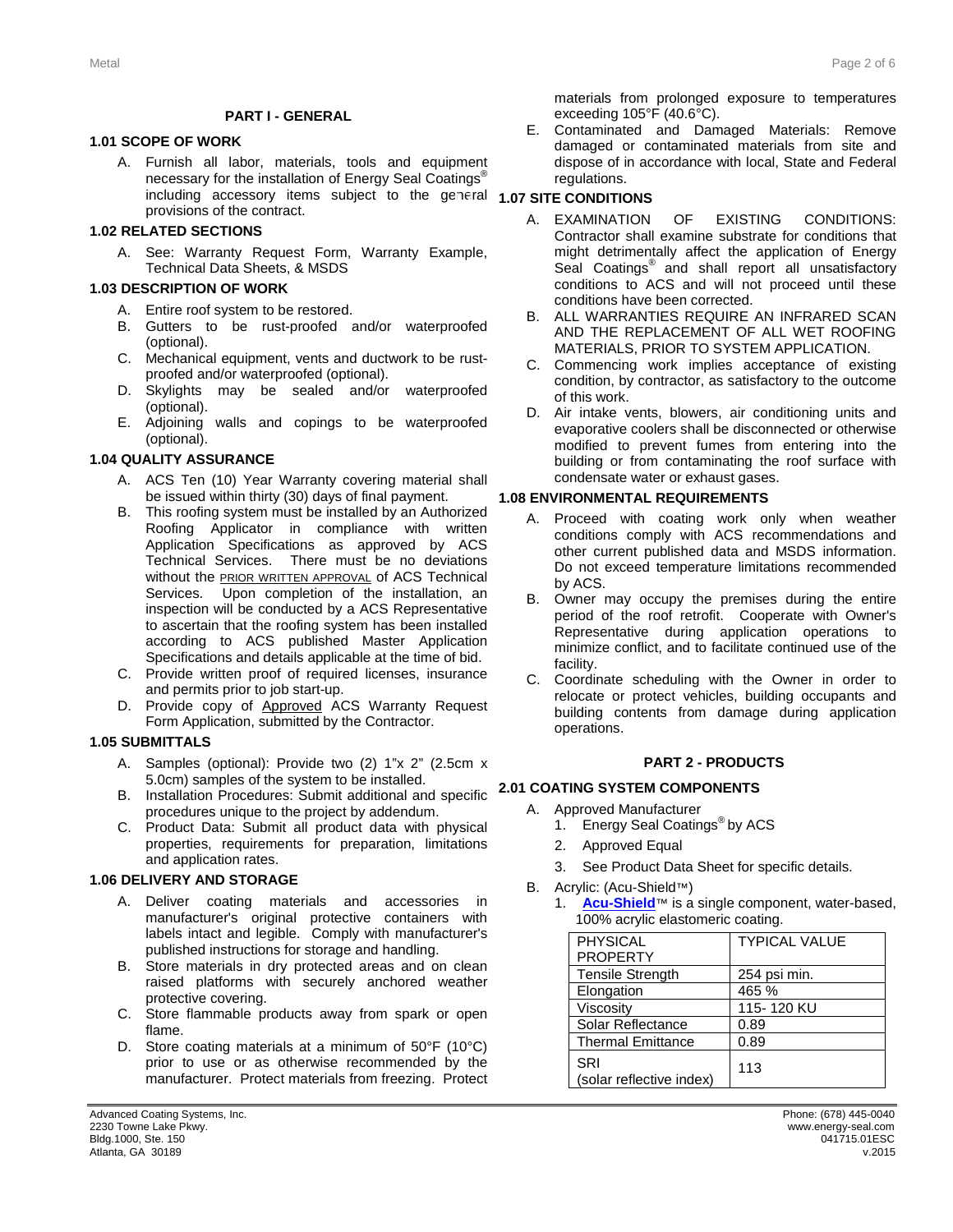- C. Recommended coating for tropical environments such as Florida, Hawaii and the Caribbean: Acu-Shield: T™
	- 1. **[Acu-Shield:T](http://www.energy-seal.com/UserDyn/ACS/pdfs/acu-shield-t.pdf)**™ is a single component, waterbased, 100% acrylic elastomeric coating.

| <b>PHYSICAL</b><br><b>PROPERTY</b> | <b>TYPICAL VALUE</b> |
|------------------------------------|----------------------|
| <b>Tensile Strength</b>            | 254 psi min.         |
| Elongation                         | 465 %                |
| Viscosity                          | 115-120 KU           |
| Percent Solids, weight             | 65%                  |
| Percent Solids, volume             | 51%                  |
| Fungi Resistance                   | Zero Growth          |

#### **2.2 2.02 ACCESSORY MATERIALS AVAILABLE**

#### A. **[Acu-Wash](http://www.energy-seal.com/UserDyn/ACS/pdfs/acu-wash.pdf)™:**

A pre-treatment water-soluble detergent surfactant recommended for cleaning surfaces which are to be coated with Energy Seal Coatings® products.

- **B. [Acu-Metal Prime](http://www.energy-seal.com/UserDyn/ACS/pdfs/acu-metal%20prime.pdf)** A water-based, self cross-linking durable acrylic primer for metal surfaces.
- C. **[Acu-Caulk:BG](http://www.energy-seal.com/UserDyn/ACS/pdfs/acu-caulk_bg.pdf)**T

A 100% acrylic elastomeric brush grade caulk used as a patching material for filling and patching cracks, joints and seams.

D. **[Acu-Fabric](http://www.energy-seal.com/UserDyn/ACS/pdfs/acu-fabric-sb.pdf)**™:

A stitch-bonded polyester fabric that comes in varying widths used in conjunction with Acu-Tac™ and/or Acu-Caulk:BGTM to create a fully adhered fabric reinforced waterproof system for flat and pitched roofs.

E. **[Acu-Caulk:FG](http://www.energy-seal.com/UserDyn/ACS/pdfs/acu-caulk_fg.pdf)**TM:

A fiber reinforced, acrylic elastomeric, flashing grade caulk. It is formulated to seal cracks and gaps ranging from 1/32 - 1/4" (.8mm - 6.3mm) with limited or no shrinkage.

F. **[Acu-Tape](http://www.energy-seal.com/UserDyn/ACS/pdfs/acu-tape.pdf)**TM:

A pressure sensitive, roof repair and seam sealing tape for all types of surfaces.

#### **3 PART 3 - EXECUTION**

### **3.1 3.01 PREPARATION FOR COATING**

- A. Adhesion test:
	- 1. **Prior to commencing this specification, an ADHESION TEST PATCH must be applied and evaluated after the roof has been properly cleaned.**
- B. Metal Panels:
	- 1. Replace deteriorated or structurally unsound metal roof panels.
	- 2. **Excessive amounts of cold applied materials shall be removed**.
- C. Cleaning:
	- 1. Apply Acu-Wash<sup>™</sup> using a hand-pump, compression type sprayer, or pressure washing equipment at the rate of 500 sq.ft.  $(46m^2)$  per gallon (3.7 liter).
	- 2. When using a hand-pump sprayer, adjust nozzle to achieve a uniform spray pattern with a 3 to 4 foot (91cm – 122 cm) arc.
- 3. When using pressure washing equipment, use injector hose with a 40° fan angle tip. Care should be taken to prevent the Cap Sheet from being damaged during cleaning.
- 4. Use concentrated chlorine solution to treat areas of mildew, fungus or algae.
- 5. After procedures "1 through 4" above, care should be taken to thoroughly rinse the area with clean water and to flush all residue from the roof surface. Allow the roof to dry completely before proceeding with priming or coating.
- 6. Loose coating, paint, rust and scale shall be removed using: wire brush and scraper, or water blasting. Remove loose rust by: water blasting at min 2,400 psi; wire brushing; power or hand sanding.
- 7. New galvanized panels weathered less than six (6) months shall be cleaned with a 50/50 vinegar and water solution to remove machining oils.
- 8. After procedures above, care should be taken to rinse thoroughly with clean water and flush all residues from roof surface. Allow roof to dry completely before proceeding with priming or coating.
- D. Small holes:

Are to be repaired using Acu-Caulk:BG™ , Acu-Fabric<sup>™</sup> and Acu-Caulk:BG™ system OR Acu-Caulk:FG™ OR Acu-Tape™.

E. Crickets:

Install new flashing and "crickets" where required. Ponding up slope of penetrations is not acceptable. Use acceptable trade practices to assure flashing and "crickets" do not hold water.

F. Prime:

1. Prime all metal surfaces to receive the Energy Seal Coating System™ with Acu-Metal Prime™ :

| Light rust | 200 - 300 sq.ft. per gallon<br>18.6 – 27.9 $m^2$ per 3.7 liters  |
|------------|------------------------------------------------------------------|
| Heavy rust | $100 - 200$ sq.ft. per gallon<br>$9.29 - 18.6m^2$ per 3.7 liters |

- G. Horizontal Laps:
	- 1. Apply foot pressure to under lapping panel next to joints. If joint opens more than 1/16" (1.5mm), add fasteners to tighten the lap seam.
	- 2. Sealing options: Seal all horizontal laps using Acu-Caulk:BG™ and Acu-Fabric™ system <u>or</u> Acu-Caulk:FG™ or Acu-Tape™ see options below.

### **Horizontal Lap Seam Option a):**

a) Apply Acu-Caulk:BG™ to horizontal lap area, imbed Acu-Fabric™ into wet caulk and apply another coat of Acu-Caulk:BGTM completely covering the fabric and out onto the metal panel.

### **Horizontal Lap Seam Option b):**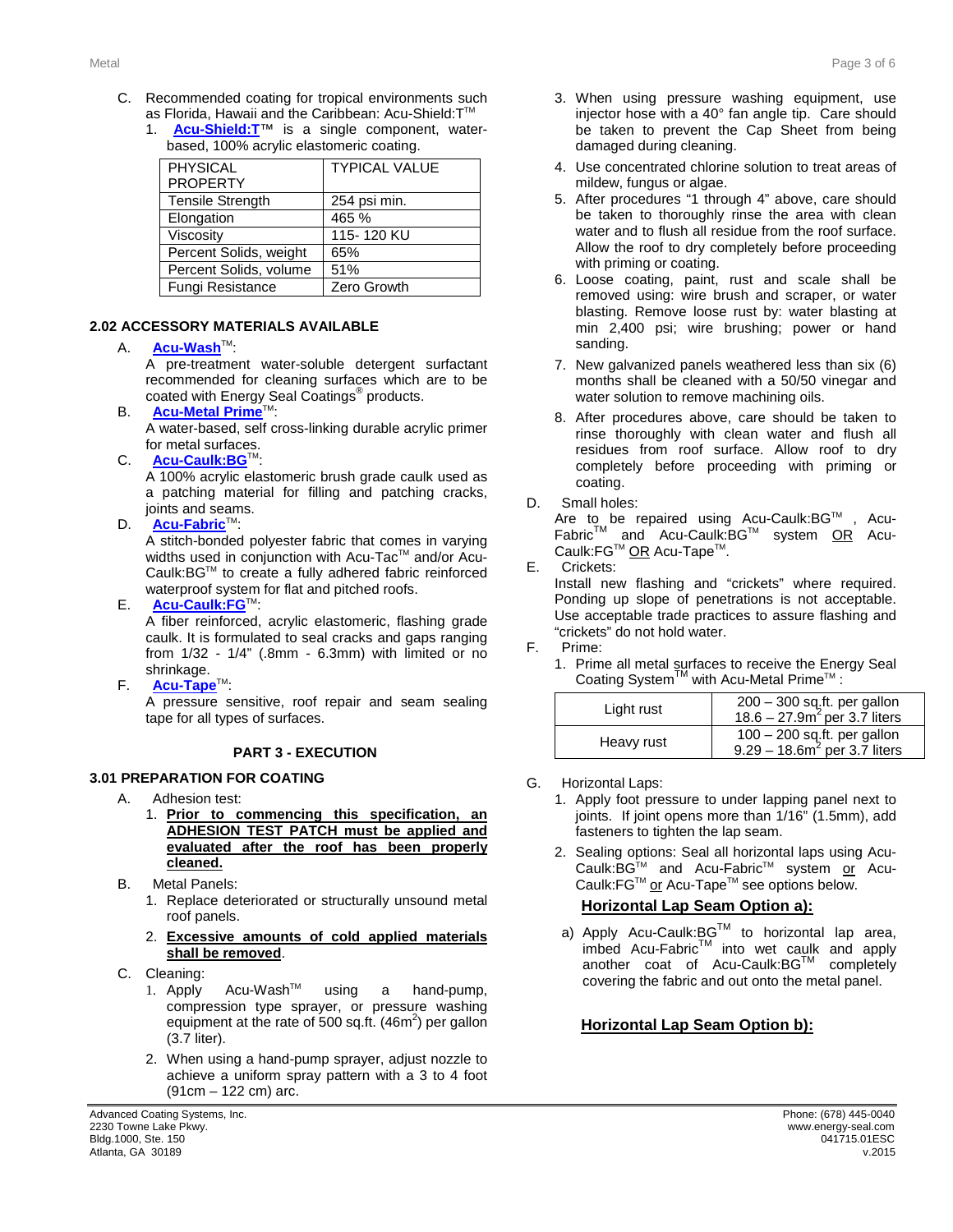- b) Apply a generous amount Acu-Caulk: FG™ to horizontal seam area, making sure there are no openings, voids, or other spacing in the lap joint. **Horizontal Lap Seam Option c):**
- c) Apply Acu-Tape<sup>TM</sup> to horizontal seam area, making sure there are no openings, puckers, voids, folds or other spacing in the Acu-Tape over the lap joint.
- H. Vertical Seams:
	- 1. If vertical seams are open more than 1/16" (1.5mm), add fasteners to tighten the opening.
	- 2. Sealing options: Seal all vertical seams using Acu-Caulk:BG™ and Acu-Fabric™ or Acu-Caulk:FG™ or Acu-Tape<sup>™</sup>.

### **Vertical Seam Option a):**

- a) Apply Acu-Caulk: $BG^{TM}$  to vertical seam area, imbed Acu-Fabric<sup>TM</sup> into wet caulk and apply another coat of Acu-Caulk:BG™ completely covering the fabric and out onto the metal panel. **Vertical Seam Option b):**
- b) Apply a generous amount Acu-Caulk: $FG^{TM}$  to vertical seam area, making sure there are no openings, voids, or other spacing in the vertical seam.

#### **Vertical Seam Option c):**

- c) Apply Acu-Tape™ to vertical seam area, making sure there are no openings, puckers, voids, folds or other spacing in the Acu-Tape<sup>TM</sup> over the vertical seam.
- I. Fasteners:
	- 1. Replace stripped or loose fasteners with oversized fasteners. Add additional fasteners to tighten loose panels or restore original design specifications.
	- 2. Encapsulate fasteners with Apply Acu-Caulk: BG™ or Acu-Caulk:FG™ and smooth to level on to roof deck.
- J. Gutters:
	- 1. Loose coating, paint, rust and scale shall be removed using: wire brush and scraper, or water blasting. Remove loose rust by: water-blasting at min 2,400 psi; wire brushing; power or hand sanding.
	- 2. Prime gutter with Acu-Metal Prime™, at a rate of 150 sq.ft. (13.9m<sup>2</sup>) per gallon (3.75liter). Make sure the Acu-Metal Prime<sup>™</sup> is completely dry before proceeding to the next step (Optional).
	- 3. Coat gutter with 1 coat of Acu-Shield™ at a rate of 1½ gallon/ 100 sq.ft. (5.6liter/  $9.29m^2$ ).
- K. Flashing:
	- 1. Weathered but solid flashings, protrusions, machine legs, sign posts, guide wire straps, inside and outside corners, and all termination points, may be flashed using Acu-Caulk: BG™ and Acu-Fabric<sup>™</sup> System or Acu-Caulk:FG™.

#### **3.2 3.02 COATING SYSTEM**

A. General:

- 1. Do not apply coating when moisture is present on the substrate (or under substrate) or if rain is expected before coating properly cures.
- 2. Wind barriers shall be used if wind conditions could affect the quality of the material being applied.
- 3. Acu-Shield™ must cover all intended surfaces completely. An extra pass of Acu-Shield™ may be required at all edges, penetrations, and vertical surfaces such as parapet walls.
- 4. **Base and finish coats of Acu-Shield**TM **must be applied perpendicular to each other.**
- 5. Basecoat and primer shall be allowed to cure before proceeding with subsequent applications.
- 6. All coating and primers shall be coated within recommended time period. If application is delayed beyond that time, consult ACS for primer recommendations.
- 7. No traffic shall be permitted on the coated roof surface for a minimum of 3 days. Damage to the surface by other trades shall not be the responsibility of the roofing contractor. The total dry mil thickness shall meet the minimums required by ACS.
- B. Manual Application of Acu-Shield™ as both base & finish coat:
	- 1. Apply base coat, at minimum rate of 1.25 gal/100 sq.ft. (4.7liter/ 9.29m2) per coat.
	- 2. Pour or pump base coat in ribbons one rib at a time from ridge to gutter. Each pass centered in area between ribs.
	- 3. Brush / back-roll base coat on to rib and across the entire panel. Back-roll the entire panel in one stroke to smooth brush or roller marks.
	- 4. A visual inspection of the base coat surface should take place before application of the finish coat to confirm an acceptable surface for the finish coat. Any deficiencies must be repaired prior to application of the finish coat.
	- 5. Apply finish coat at a minimum rate of 1.25 gal/100 sq.ft.  $(4.7$ liter/  $9.29m^2$ ), the same as above, perpendicular to base coat.
	- 6. **Care should be taken to ensure proper coverage of vertical surfaces of ribs**.
	- 7. Note: Temperature, humidity, applicator technique, substrate, as well as other factors will affect coating thickness. Applicator must verify proper coating application rates per paragraph 'D' below.
	- 8. Care should be taken to ensure proper coverage of vertical surfaces of ribs. Application rates of the base coat and the final coat must be checked periodically to assure proper coating thickness. This shall be done using a wet film gauge, checking film thickness every 500 sq.ft.  $(46m^2)$  during application. Wet film thickness should be no less than 20 mil per coat.
- C. Spray Application of Acu-Shield™ as both a base & finish coat:
	- 1. Spray basecoat of Acu-Shield™ at minimum rate of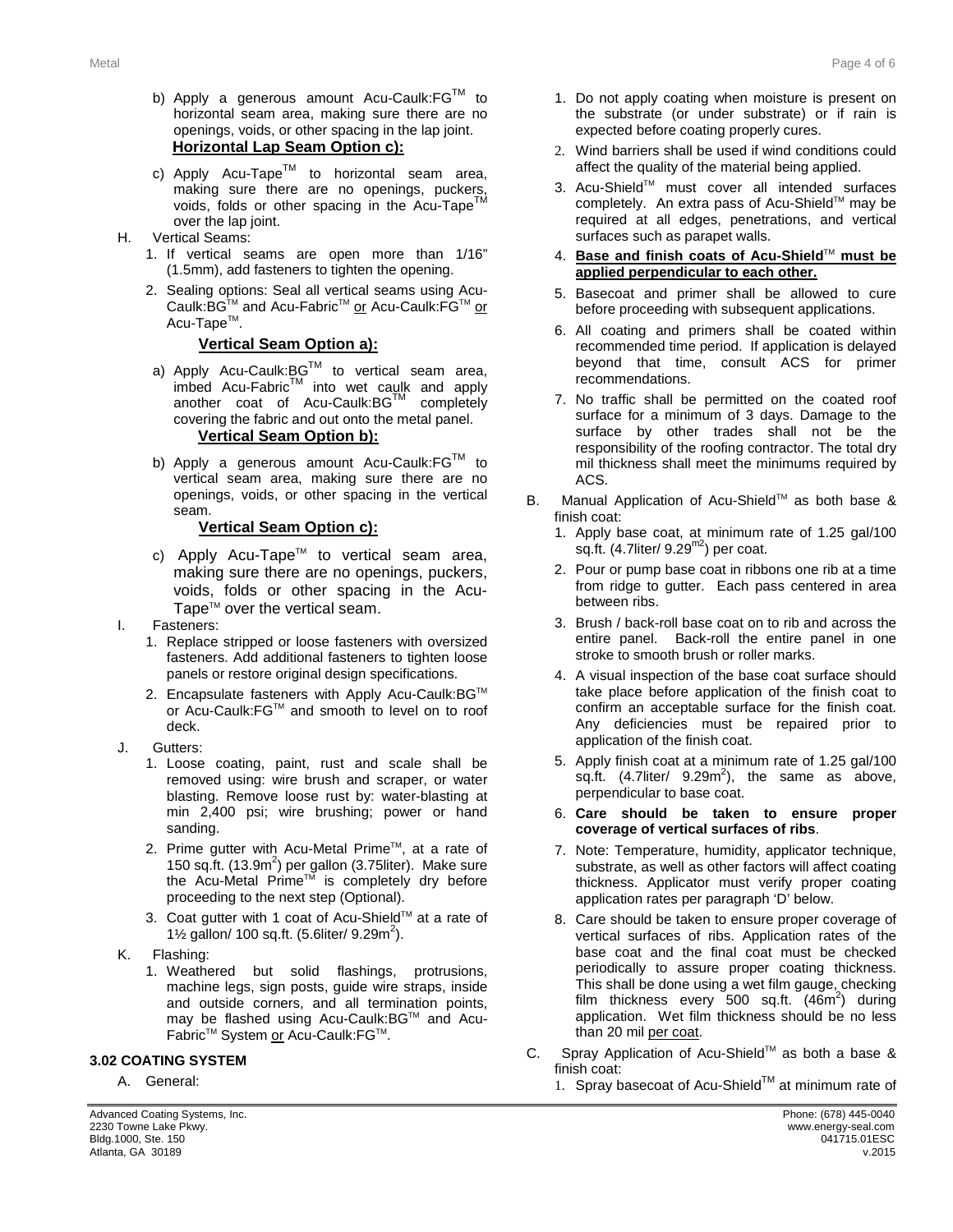1.25 gal/100 sq.ft.  $(4.7 \text{ liter/ } 9.29 \text{ m}^2)$ . Each pass shall overlap the previous pass to insure complete coverage. Contractor needs to figure losses due to **3.5 3.06. JOB COMPLETION** surface texture, increasing estimated material requirements, if needed.

- 2. Spray finish coat of Acu-Shield™ **perpendicular to the basecoat** at a minimum rate of 1.25 gal/100  $\overline{sq}.ft.$  (4.7 liter/ 9.29 m<sup>2</sup>). Each pass shall overlap the previous pass to insure complete coverage.
- 3. **Care should be taken to ensure proper coverage of vertical surfaces of ribs**.
- 4. Pay special attention to overspray, which can texture or discolor adjoining finished sections. Wind direction should conduct overspray away from finished roofing surfaces.
- D. Care should be taken to ensure proper coverage of vertical surfaces of ribs.

Application rates of the base coat and the final coat must be checked periodically to assure proper coating thickness. This shall be done using a wet film gauge, checking film thickness every 500 sq.ft.  $(46m^2)$  during application. Wet film thickness should be no less than 20 mil per coat.

Contractor should estimate coating requirements based on actual experience and they need to figure losses due to applicator proficiency, surface texture, wind, waste, and other factors. Additional material over and above the original estimate may be required.

**NOTE: The recommended gallons for minimum mil thickness is a guideline and should be verified by the contractor to ensure that the minimum mil thickness is applied to the roof surface.** 

#### **3.3 3.03 PONDING WATER**

- 1. As defined by the National Roofing Contractors Association (NRCA), ponding water is water "that remains on a roof surface longer than 48 hours after the termination of the most recent rain event."
- 2. Ponding water on a roof could indicate early roof failure. Every effort must be made to eliminate roof ponds through the use of drains, scuppers or some other mechanical means.

#### **3.04 INSTALLATION OF WALKWAYS**

A. In high-traffic areas and around mechanical equipment, walkways should be installed to protect the coating system from damage, or apply an additional layer of the Acu-Shield<sup>™</sup> at a rate of 1.5 gallons/100 sq.ft.  $(5.6$  liter/ 9.29 m<sup>2</sup>). Broadcast 3M Granules or approved aggregate into the wet coating, to establish a trafficable surface.

#### **3.4 3.05 FIELD QUALITY CONTROL**

- A. Contractor is to maintain Job Progress Report / Daily Log of work completed as required to assure installation is in accordance with manufacturer requirements. Log is to include progress photo's.
- B. Contractor is to provide on-the-job inspections, technical assistance and material application guidance as it may be necessary to complete the Energy Seal

Coatings® System application in accordance with ACS warranty requirements.

- A. Inspect completed roofing system and correct all defects to meet the specification and/or warranty requirements.
	- 1. Transparent or Thin Areas: If areas appear to be undercoated, recoating may be needed to ensure final thickness to meet the ACS specifications.
	- 2. Delamination: Verify that all coated areas appear to be fully adhered to the substrate. A visual inspection looking for typical signs of poor adhesion such as flaking, blistering, peeling, etc. should be made. Re-priming and recoating will be required if such areas are apparent.
	- 3. Pin Holing: Certain job or site conditions may result in pin holing or out gassing during curing of the coating. Again, a visual inspection looking for typical signs of out gassing such as excessive pockmarks, pinholes, etc. should be done. Recoating will be required if such areas are apparent.
	- 4. Blisters: Blisters represent a localized loss of adhesion and the lifting of roof coating film from the underlying surface. The most common cause is water or moisture vapor migrating through from below or above the roof surface. Surface blisters in coating can sometimes be caused by the actual moisture in the liquid coating at the time of application. Blisters can form when the coating dries so rapidly some of the water can't evaporate completely before the coating surface cures. Blisters can also form from moisture trapped in the substrate. Blisters must be removed using a shop knife, repaired with Acu-Caulk:BG™ and top coated with Acu-Shield™.
	- 5. Texture Finish: Heavy patterns, blistering, "skinning", "mud cracking", etc. may appear in the final finish. These may be indicators that too thick a coat or a build-up has occurred or other application problems. Check with ACS for remedial advice.
	- 6. HVAC Equipment: HVAC equipment must be properly plumbed so as to eliminate condensation runoff onto the roof.
- B. Clean up all debris, excess materials, and equipment and remove from site.
- C. Restrict construction traffic and equipment movement on the completed roofing system to only essential personnel. Provide appropriate protection against traffic and construction activities on completed roofs. Damage to the roof by other trades shall not be the responsibility of the ACS Coating Applicator.

#### **End of Section Copyright© 2015**

CAUTION: Do not apply within two hours of sunset, rain, fog or if surface temperatures are below 50°F or above 140°F (10°C-60°C). Energy Seal Coatings® must be completely dry before exposing to water or foot traffic. Keep Energy Seal Coatings® containers covered when not in use. Dispose of all containers